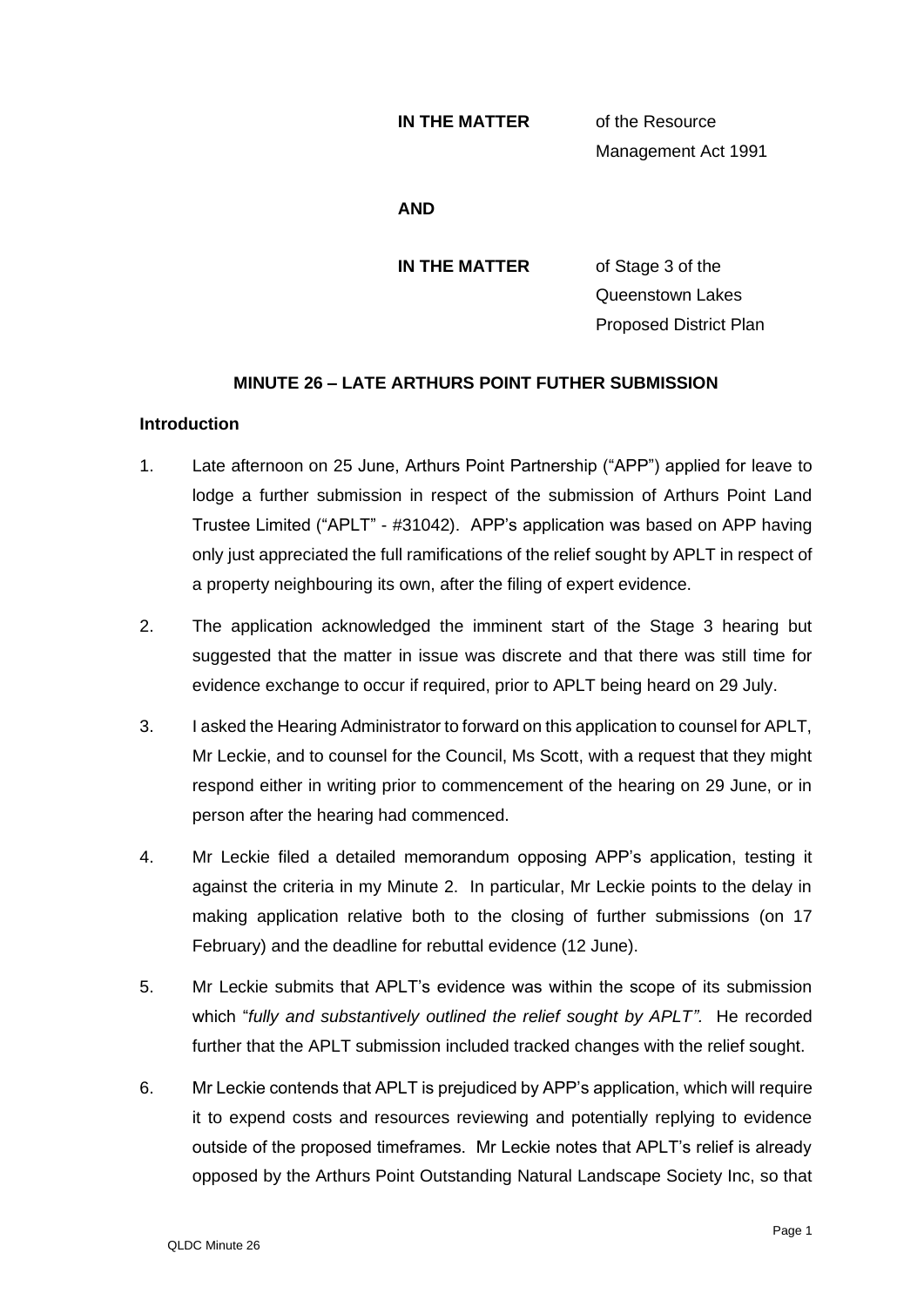APP's intervention is not necessary to provide a counterview. He also observes that APLT's submission has been fully assessed by the Council's witnesses.

- 7. Lastly, Mr Leckie points to the disruption of the hearing arrangements by accepting a further submission one working day prior to the opening of the hearings, suggesting that it would "*set an unorderly and prejudicial precedent for the PDP process".*
- 8. Ms Scott advised her position verbally following the hearing commencement. She said that while she considered a number of the points made by Mr Leckie to be well founded, the Council's formal position was that it abided the outcome. Ms Scott also advised that she had been in contact with Ms Baker-Galloway, counsel for APP and passed on Ms Baker-Galloway's advice that she did not wish to be heard further on APP's application and would abide the outcome.
- 9. I recorded my decision not to grant APP's application verbally at the hearing. My reasons follow.

# **Discussion**

- 10. To say that this application is late is an understatement. As Mr Leckie observed, it was filed one working day before the hearing commencement.
- 11. While I have been prepared to allow late submissions<sup>1</sup>, thereby creating a process running in parallel with that previously directed, they were in relation to issues where there was no obvious counterparty that stood to be prejudiced by that fact. I found in the circumstances that a measure of disorder of the previous hearing arrangements was justified.
- 12. I do not find that to be the case in this instance. I find that Mr Leckie's criticism of the grounds for the application to be well justified. As he observes, the APLT submission is detailed, both as to the reasons for relief and the relief being sought. The summary of submissions likewise accurately captures the fact that APLT is seeking to facilitate a significant intensification of its site, compared to the notified provisions.
- 13. APP's application did not identify any respect in which the expert evidence filed for APLT came as 'news' to it.

<sup>1</sup> Refer Minutes 18 and 19